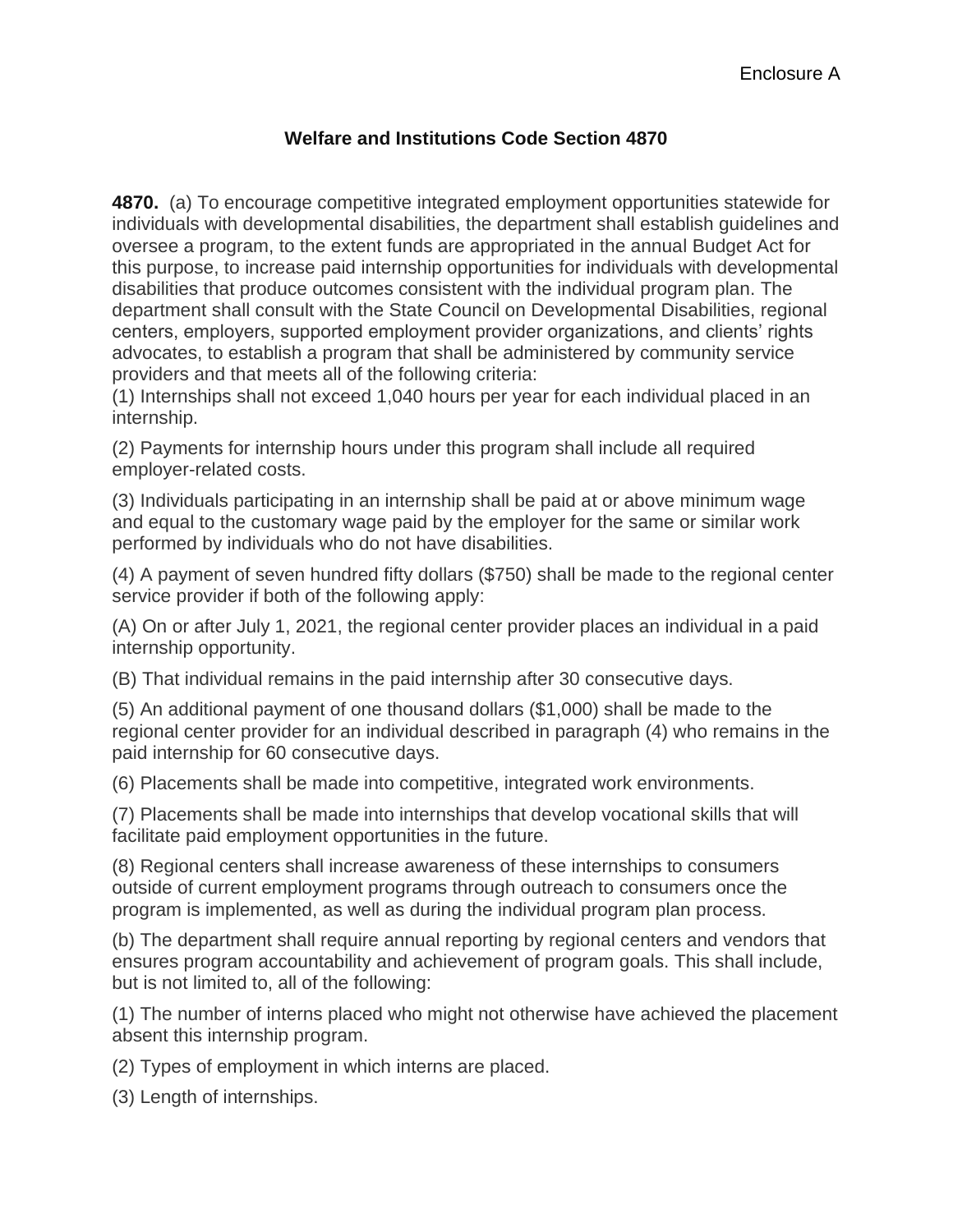(4) Demographic information of interns.

(5) Amount of each intern placement payment.

(6) Employment-related supports provided by another agency or individual to the intern.

(7) Number of interns who subsequently entered paid employment, including salary and benefit information.

(8) Any additional information, as determined by the department.

(c) (1) The department shall include in its annual May Revision fiscal estimate a description of the implementation of the program, including, but not limited to, a description of the stakeholder consultation, the data described in subdivision (b), aggregated by regional center and statewide, and any recommendations for program changes that may be necessary or desirable to maximize program effectiveness and accountability.

(2) It is the intent of the Legislature that the amounts included in this section be considered for changes or adjustments as part of the budget process that develops the budget for the 2025–26 fiscal year.

(d) Consistent with the individual program plan, the program shall increase sustained and appropriate competitive integrated employment placements by regional center service providers, as follows:

(1) A payment of one thousand dollars (\$1,000) shall be made to the regional center service provider that, on or after July 1, 2016, places an individual into competitive integrated employment, and the individual is still competitively employed after 30 consecutive days, as described in subdivision (o) of Section 4851 and subdivision (d) of Section 4868.

(2) An additional payment of one thousand two hundred fifty dollars (\$1,250) shall be made to the regional center service provider for an individual described in paragraph (1) who remains in competitive integrated employment for six consecutive months.

(3) An additional payment of one thousand five hundred dollars (\$1,500) shall be made to the regional center service provider for an individual described in paragraphs (1) and (2) who remains in competitive integrated employment for 12 consecutive months.

(4) Notwithstanding paragraphs (1) to (3), inclusive, effective July 1, 2021, until June 30, 2025, the competitive integrated employment incentive payments for each milestone shall be as follows:

(A) A payment of two thousand dollars (\$2,000) if the individual is still engaged in competitive employment after 30 consecutive days, as described in subdivision (o) of Section 4851 and subdivision (d) of Section 4868.

(B) An additional payment of two thousand five hundred dollars (\$2,500), if the individual in subparagraph (A) remains in competitive integrated employment for six consecutive months.

(C) An additional payment of three thousand dollars (\$3,000), if the individual in subparagraph (B) remains in competitive integrated employment for 12 consecutive months.